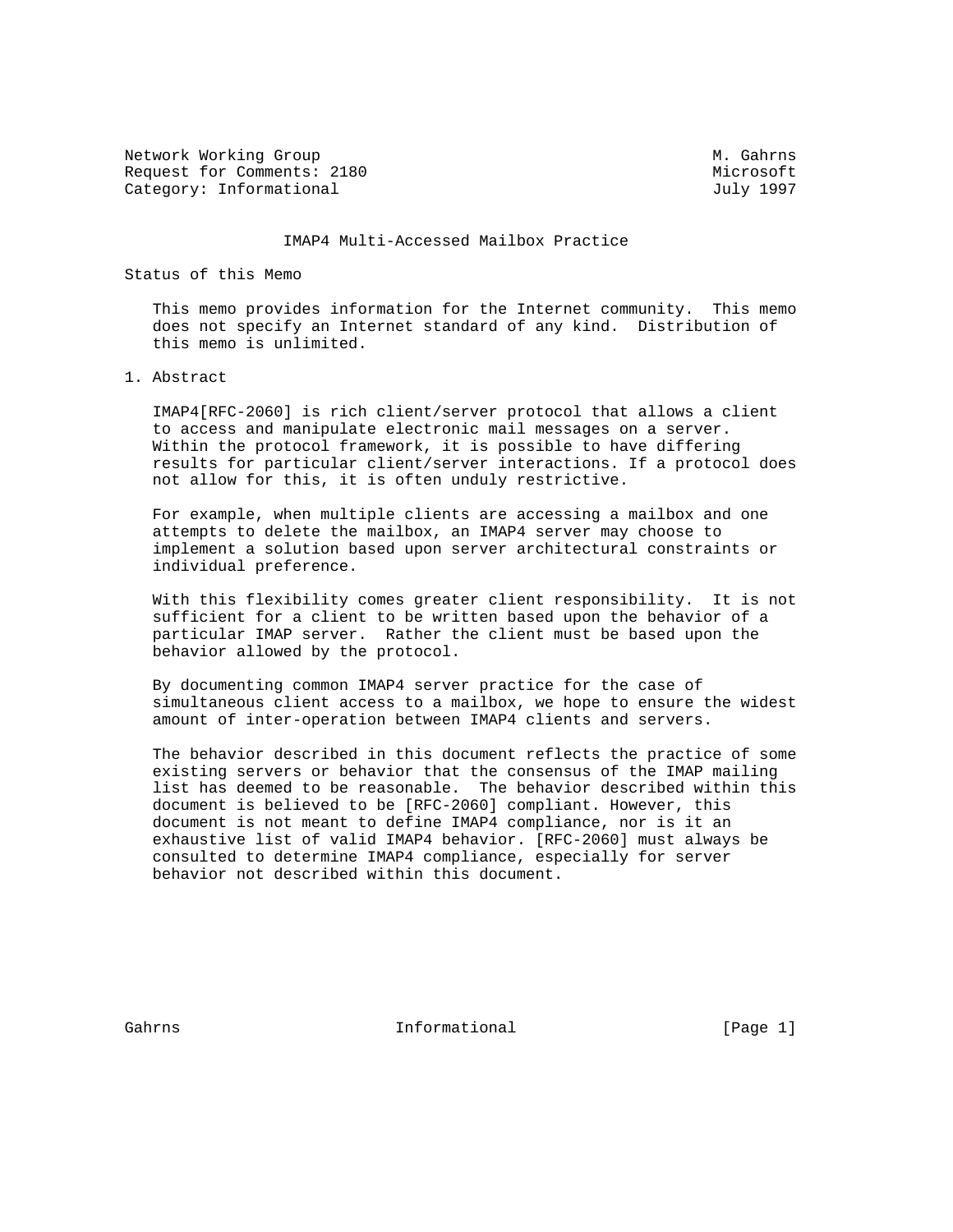2. Conventions used in this document

 In examples,"C1:", "C2:" and "C3:" indicate lines sent by 3 different clients (client #1, client #2 and client #3) that are connected to a server. "S1:", "S2:" and "S3:" indicated lines sent by the server to client #1, client #2 and client #3 respectively.

A shared mailbox, is a mailbox that can be used by multiple users.

 A multi-accessed mailbox, is a mailbox that has multiple clients simultaneously accessing it.

 A client is said to have accessed a mailbox after a successful SELECT or EXAMINE command.

 The key words "MUST", "MUST NOT", "REQUIRED", "SHALL", "SHALL NOT", "SHOULD", "SHOULD NOT", "RECOMMENDED", "MAY", and "OPTIONAL" in this document are to be interpreted as described in [RFC-2119].

3. Deletion/Renaming of a multi-accessed mailbox

 If an external agent or multiple clients are accessing a mailbox, care must be taken when handling the deletion or renaming of the mailbox. Following are some strategies an IMAP server may choose to use when dealing with this situation.

3.1. The server MAY fail the DELETE/RENAME command of a multi-accessed mailbox

 In some cases, this behavior may not be practical. For example, if a large number of clients are accessing a shared mailbox, the window in which no clients have the mailbox accessed may be small or non existent, effectively rendering the mailbox undeletable or unrenamable.

Example:

 <Client #1 and Client #2 have mailbox FOO accessed. Client #1 tries to DELETE the mailbox and is refused>

> C1: A001 DELETE FOO S1: A001 NO Mailbox FOO is in use by another user.

Gahrns **Informational Informational** [Page 2]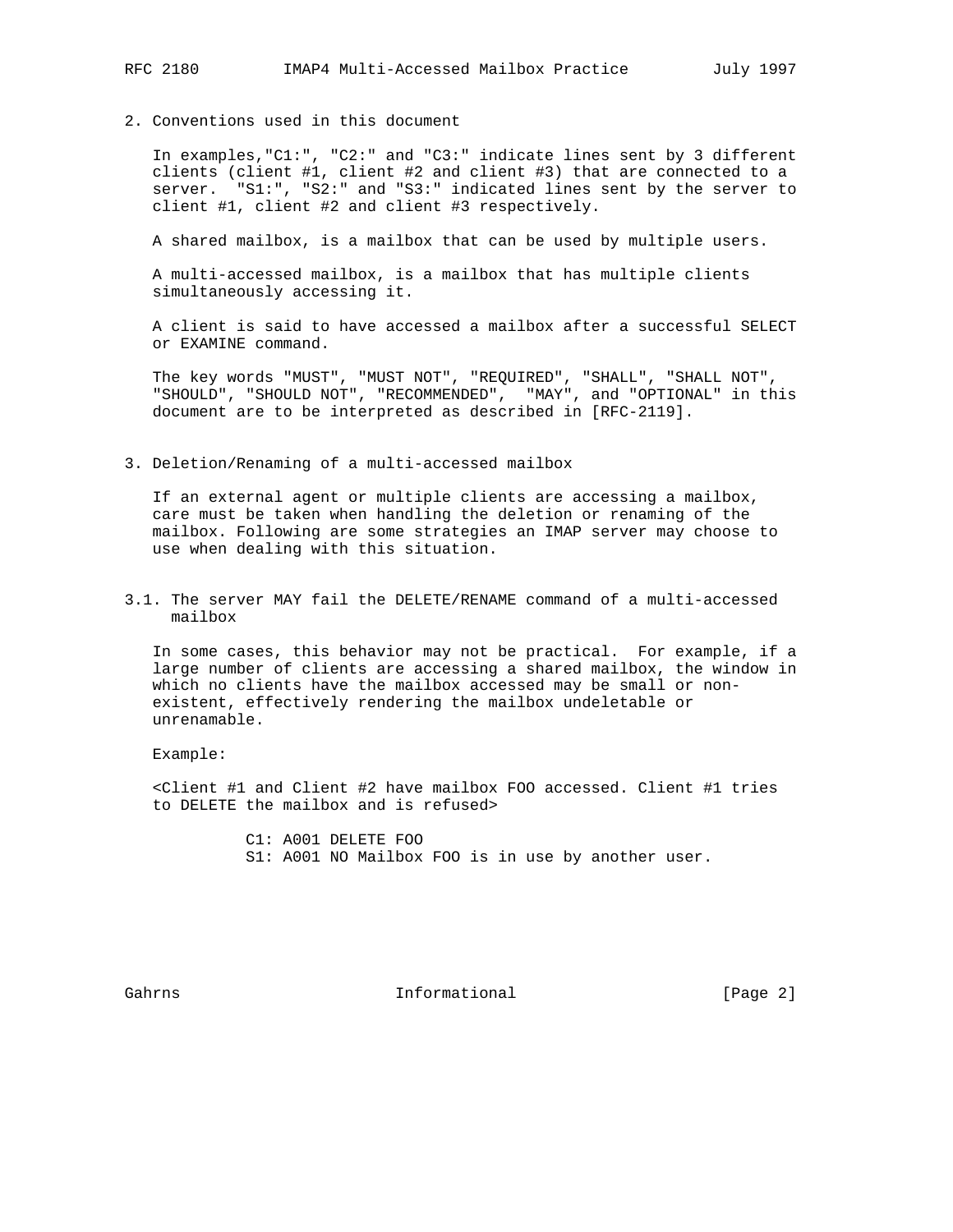3.2. The server MAY allow the DELETE command of a multi-accessed mailbox, but keep the information in the mailbox available for those clients that currently have access to the mailbox.

 When all clients have finished accessing the mailbox, it is permanently removed. For clients that do not already have access to the mailbox, the 'ghosted' mailbox would not be available. For example, it would not be returned to these clients in a subsequent LIST or LSUB command and would not be a valid mailbox argument to any other IMAP command until the reference count of clients accessing the mailbox reached 0.

 In some cases, this behavior may not be desirable. For example if someone created a mailbox with offensive or sensitive information, one might prefer to have the mailbox deleted and all access to the information contained within removed immediately, rather than continuing to allow access until the client closes the mailbox.

 Furthermore, this behavior, may prevent 'recycling' of the same mailbox name until all clients have finished accessing the original mailbox.

Example:

 <Client #1 and Client #2 have mailbox FOO selected. Client #1 DELETEs mailbox FOO>

> C1: A001 DELETE FOO S1: A001 OK Mailbox FOO is deleted.

<Client #2 is still able to operate on the deleted mailbox>

 C2: B001 STORE 1 +FLAGS (\Seen) S2: \* 1 FETCH FLAGS (\Seen) S2: B001 OK STORE completed

 <Client #3 which did not have access to the mailbox prior to the deletion by client #1 does not have access to the mailbox>

> C3: C001 STATUS FOO (MESSAGES) S3: C001 NO Mailbox does not exist

 <Nor is client #3 able to create a mailbox with the name FOO, while the reference count is non zero>

> C3: C002 CREATE FOO S3: C002 NO Mailbox FOO is still in use. Try again later.

Gahrns **Informational Informational Informational** [Page 3]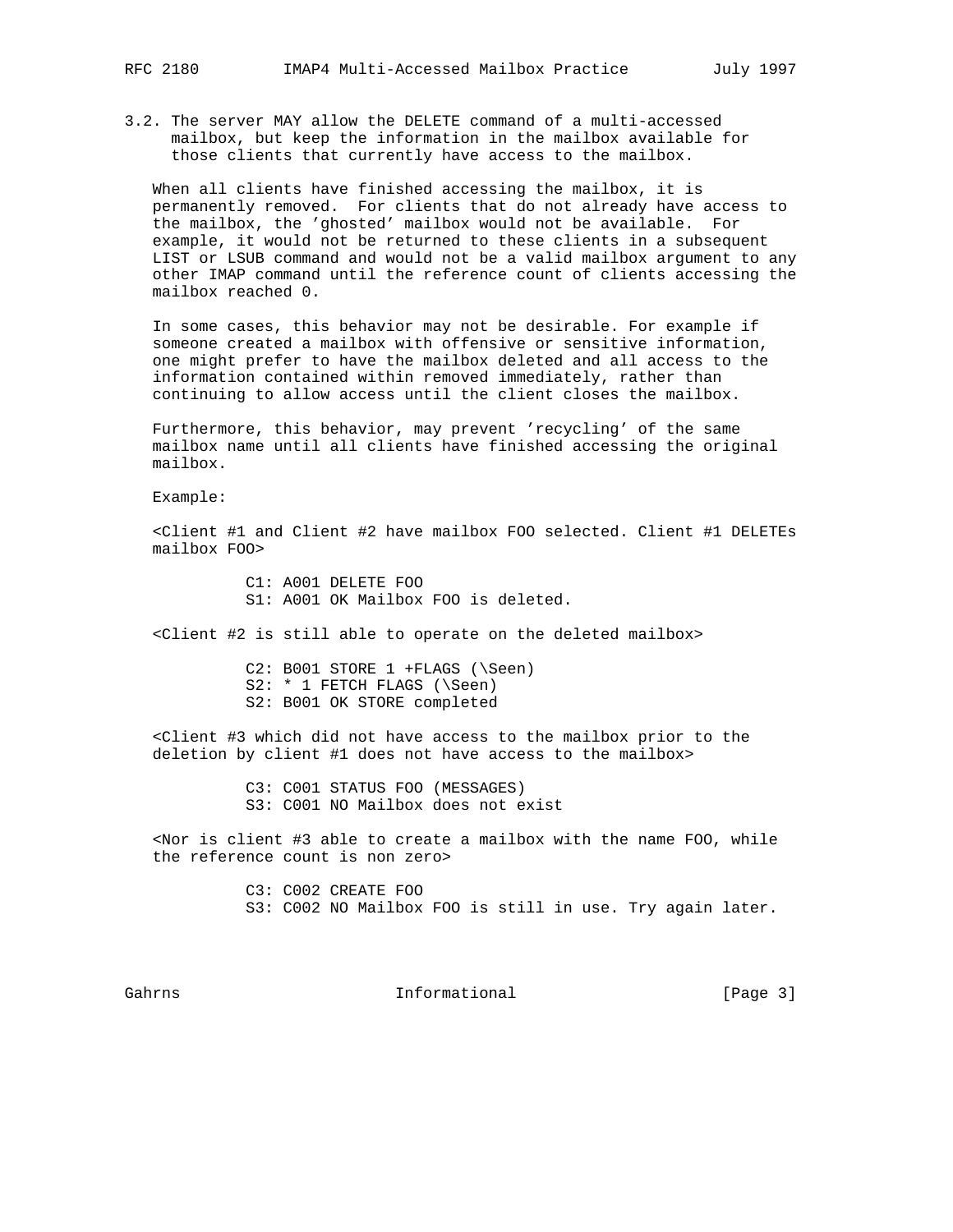<Client #2 closes its access to the mailbox, no other clients have access to the mailbox FOO and reference count becomes 0>

> C2: B002 CLOSE S2: B002 OK CLOSE Completed

 <Now that the reference count on FOO has reached 0, the mailbox name can be recycled>

> C3: C003 CREATE FOO S3: C003 OK CREATE Completed

3.3. The server MAY allow the DELETE/RENAME of a multi-accessed mailbox, but disconnect all other clients who have the mailbox accessed by sending a untagged BYE response.

 A server may often choose to disconnect clients in the DELETE case, but may choose to implement a "friendlier" method for the RENAME case.

Example:

 <Client #1 and Client #2 have mailbox FOO accessed. Client #1 DELETEs the mailbox FOO>

> C1: A002 DELETE FOO S1: A002 OK DELETE completed.

 <Server disconnects all other users of the mailbox> S2: \* BYE Mailbox FOO has been deleted.

3.4. The server MAY allow the RENAME of a multi-accessed mailbox by simply changing the name attribute on the mailbox.

 Other clients that have access to the mailbox can continue issuing commands such as FETCH that do not reference the mailbox name. Clients would discover the renaming the next time they referred to the old mailbox name. Some servers MAY choose to include the [NEWNAME] response code in their tagged NO response to a command that contained the old mailbox name, as a hint to the client that the operation can succeed if the command is issued with the new mailbox name.

Gahrns **Informational Informational** [Page 4]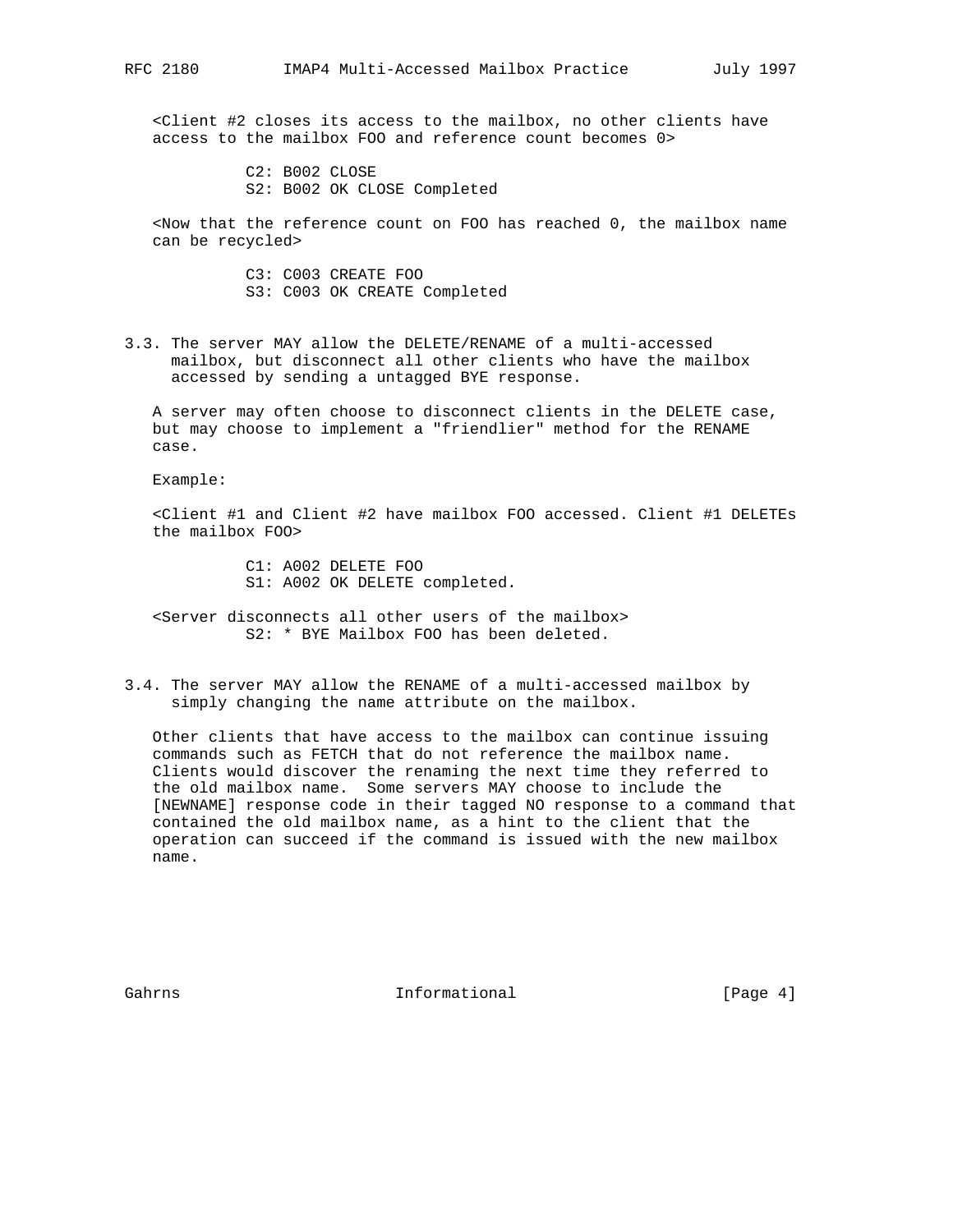Example:

 <Client #1 and Client #2 have mailbox FOO accessed. Client #1 RENAMEs the mailbox.>

> C1: A001 RENAME FOO BAR S1: A001 OK RENAME completed.

 <Client #2 is still able to do operations that do not reference the mailbox name>

> C2: B001 FETCH 2:4 (FLAGS) S2: \* 2 FETCH . . . S2: \* 3 FETCH . . . S2: \* 4 FETCH . . . S2: B001 OK FETCH completed

 <Client #2 is not able to do operations that reference the mailbox name>

> C2: B002 APPEND FOO {300} C2: Date: Mon, 7 Feb 1994 21:52:25 0800 (PST) C2: . . . S2: B002 NO [NEWNAME FOO BAR] Mailbox has been renamed

4. Expunging of messages on a multi-accessed mailbox

 If an external agent or multiple clients are accessing a mailbox, care must be taken when handling the EXPUNGE of messages. Other clients accessing the mailbox may be in the midst of issuing a command that depends upon message sequence numbers. Because an EXPUNGE response can not be sent while responding to a FETCH, STORE or SEARCH command, it is not possible to immediately notify the client of the EXPUNGE. This can result in ambiguity if the client issues a FETCH, STORE or SEARCH operation on a message that has been EXPUNGED.

4.1. Fetching of expunged messages

 Following are some strategies an IMAP server may choose to use when dealing with a FETCH command on expunged messages.

Gahrns **Informational Informational** [Page 5]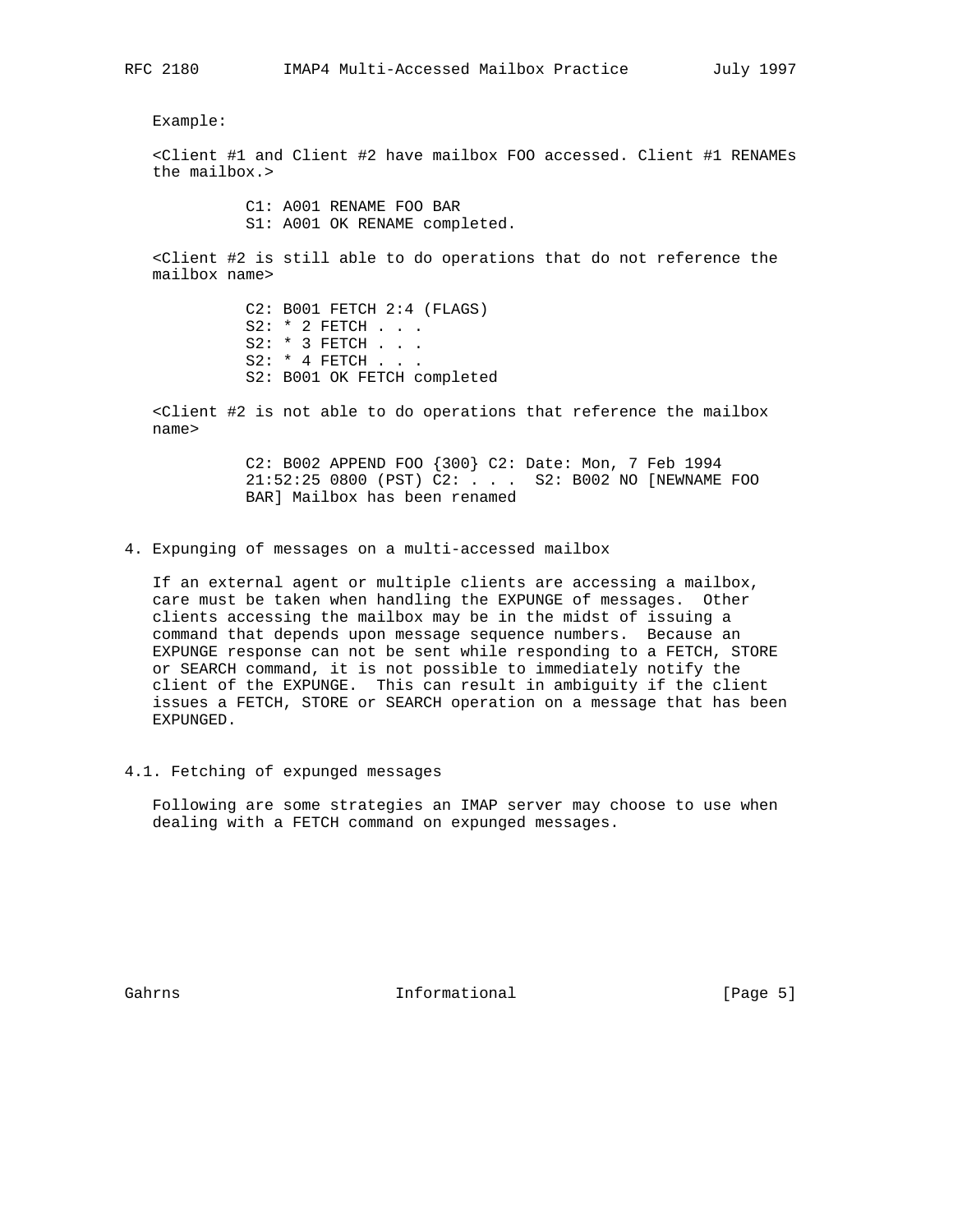Consider the following scenario:

- Client #1 and Client #2 have mailbox FOO selected.
- There are 7 messages in the mailbox.
- Messages 4:7 are marked for deletion.
- Client #1 issues an EXPUNGE, to expunge messages 4:7
- 4.1.1. The server MAY allow the EXPUNGE of a multi-accessed mailbox but keep the messages available to satisfy subsequent FETCH commands until it is able to send an EXPUNGE response to each client.

 In some cases, the behavior of keeping "ghosted" messages may not be desirable. For example if a message contained offensive or sensitive information, one might prefer to instantaneously remove all access to the information, regardless of whether another client is in the midst of accessing it.

Example: (Building upon the scenario outlined in 4.1.)

 <Client #2 is still able to access the expunged messages because the server has kept a 'ghosted' copy of the messages until it is able to notify client #2 of the EXPUNGE>

> C2: B001 FETCH 4:7 RFC822 S2: \* 4 FETCH RFC822 . . . (RFC822 info returned) S2: \* 5 FETCH RFC822 . . . (RFC822 info returned) S2: \* 6 FETCH RFC822 . . . (RFC822 info returned) S2: \* 7 FETCH RFC822 . . . (RFC822 info returned) S2: B001 OK FETCH Completed

<Client #2 issues a command where it can get notified of the EXPUNGE>

 C2: B002 NOOP S2: \* 4 EXPUNGE S2: \* 4 EXPUNGE S2: \* 4 EXPUNGE S2: \* 4 EXPUNGE S2: \* 3 EXISTS S2: B002 OK NOOP Complete

<Client #2 no longer has access to the expunged messages>

 C2: B003 FETCH 4:7 RFC822 S2: B003 NO Messages 4:7 are no longer available.

Gahrns **Informational Informational** [Page 6]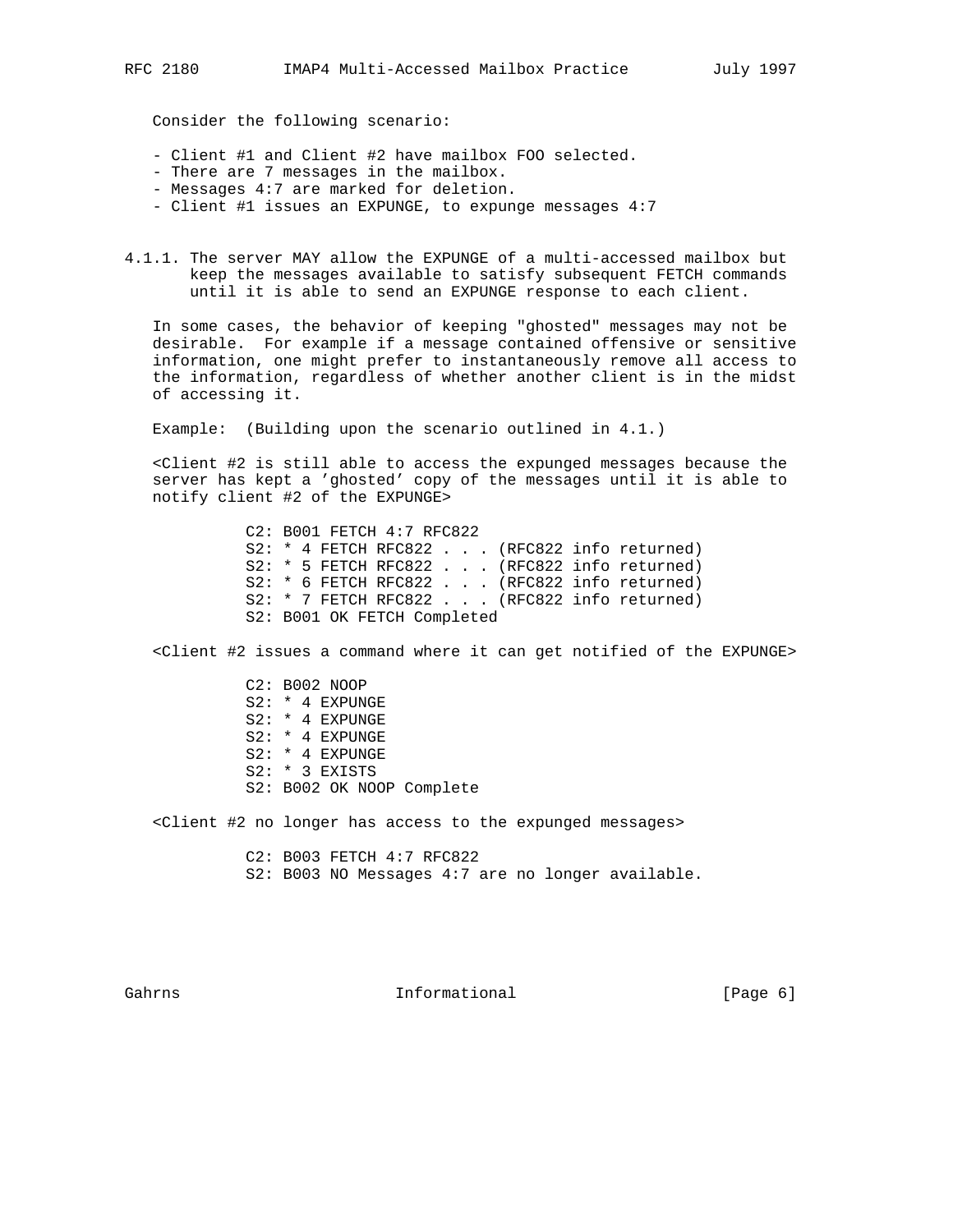4.1.2 The server MAY allow the EXPUNGE of a multi-accessed mailbox, and on subsequent FETCH commands return FETCH responses only for non-expunged messages and a tagged NO.

 After receiving a tagged NO FETCH response, the client SHOULD issue a NOOP command so that it will be informed of any pending EXPUNGE responses. The client may then either reissue the failed FETCH command, or by examining the EXPUNGE response from the NOOP and the FETCH response from the FETCH, determine that the FETCH failed because of pending expunges.

Example: (Building upon the scenario outlined in 4.1.)

 <Client #2 attempts to FETCH a mix of expunged and non-expunged messages. A FETCH response is returned only for then non-expunged messages along with a tagged NO>

> C2: B001 FETCH 3:5 ENVELOPE S2: \* 3 FETCH ENVELOPE . . . (ENVELOPE info returned) S2: B001 NO Some of the requested messages no longer exist

 <Upon receiving a tagged NO FETCH response, Client #2 issues a NOOP to be informed of any pending EXPUNGE responses>

> C2: B002 NOOP S2: \* 4 EXPUNGE S2: \* 4 EXPUNGE S2: \* 4 EXPUNGE S2: \* 4 EXPUNGE S2: \* 3 EXISTS S2: B002 OK NOOP Completed.

 <By receiving a FETCH response for message 3, and an EXPUNGE response that indicates messages 4:7 have been expunged, the client does not need to re-issue the FETCH>

Gahrns **Informational Informational** [Page 7]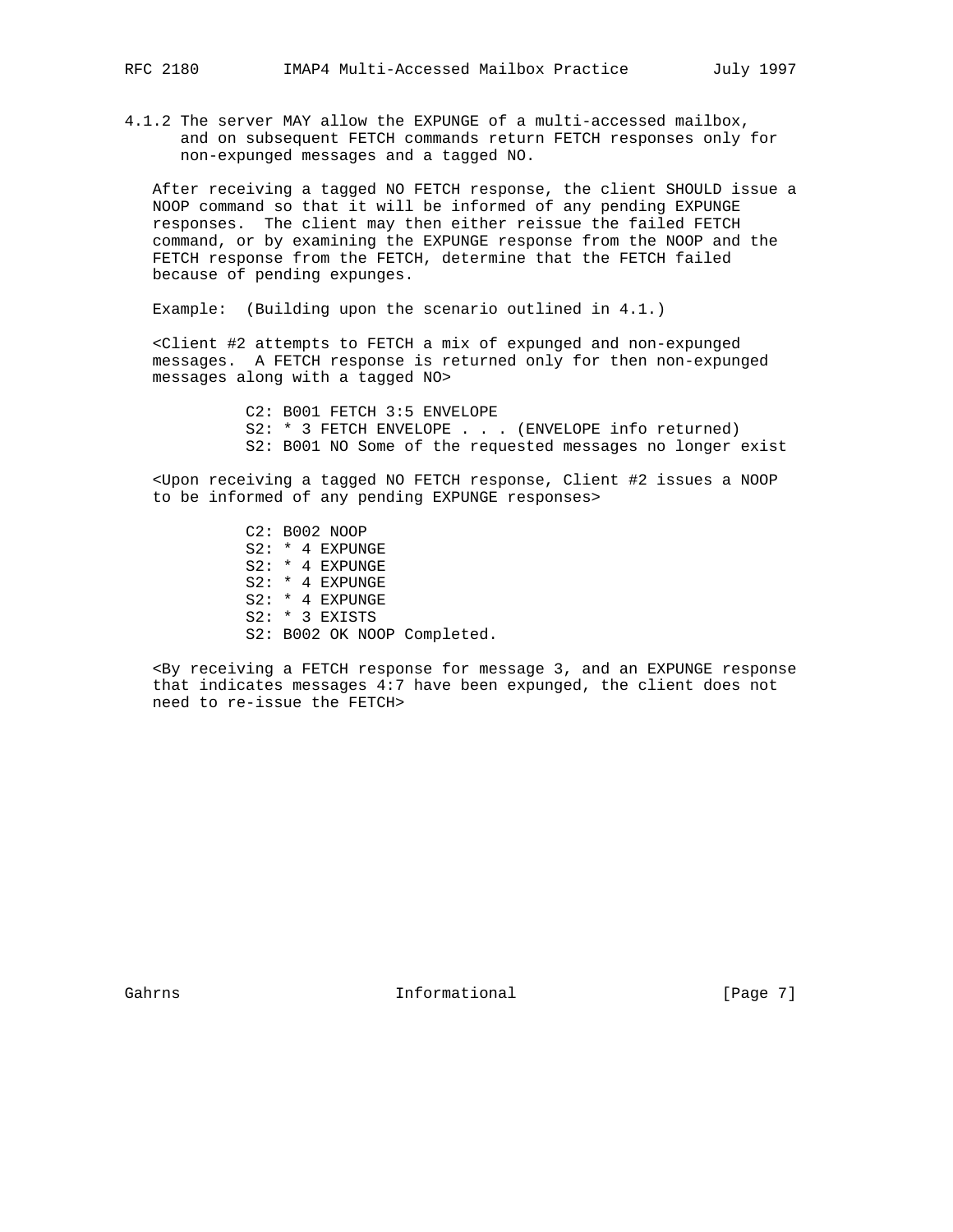4.1.3 The server MAY allow the EXPUNGE of a multi-accessed mailbox, and on subsequent FETCH commands return the usual FETCH responses for non-expunged messages, "NIL FETCH Responses" for expunged messages, and a tagged OK response.

 If all of the messages in the subsequent FETCH command have been expunged, the server SHOULD return only a tagged NO. In this case, the client SHOULD issue a NOOP command so that it will be informed of any pending EXPUNGE responses. The client may then either reissue the failed FETCH command, or by examining the EXPUNGE response from the NOOP, determine that the FETCH failed because of pending expunges.

 "NIL FETCH responses" are a representation of empty data as appropriate for the FETCH argument specified.

Example:

 \* 1 FETCH (ENVELOPE (NIL NIL NIL NIL NIL NIL NIL NIL NIL NIL)) \* 1 FETCH (FLAGS ()) \* 1 FETCH (INTERNALDATE "00-Jan-0000 00:00:00 +0000") \* 1 FETCH (RFC822 "") \* 1 FETCH (RFC822.HEADER "") \* 1 FETCH (RFC822.TEXT "") \* 1 FETCH (RFC822.SIZE 0) \* 1 FETCH (BODY ("TEXT" "PLAIN" NIL NIL NIL "7BIT" 0 0) \* 1 FETCH (BODYSTRUCTURE ("TEXT" "PLAIN" NIL NIL NIL "7BIT" 0 0) \* 1 FETCH (BODY[<section>] "") \* 1 FETCH (BODY[<section>]<partial> "")

 In some cases, a client may not be able to distinguish between "NIL FETCH responses" received because a message was expunged and those received because the data actually was NIL. For example, a \* 5 FETCH (FLAGS ()) response could be received if no flags were set on message 5, or because message 5 was expunged. In a case of potential ambiguity, the client SHOULD issue a command such as NOOP to force the sending of the EXPUNGE responses to resolve any ambiguity.

Example: (Building upon the scenario outlined in 4.1.)

 <Client #2 attempts to access a mix of expunged and non-expunged messages. Normal data is returned for non-expunged message, "NIL FETCH responses" are returned for expunged messages>

Gahrns **Informational Informational** [Page 8]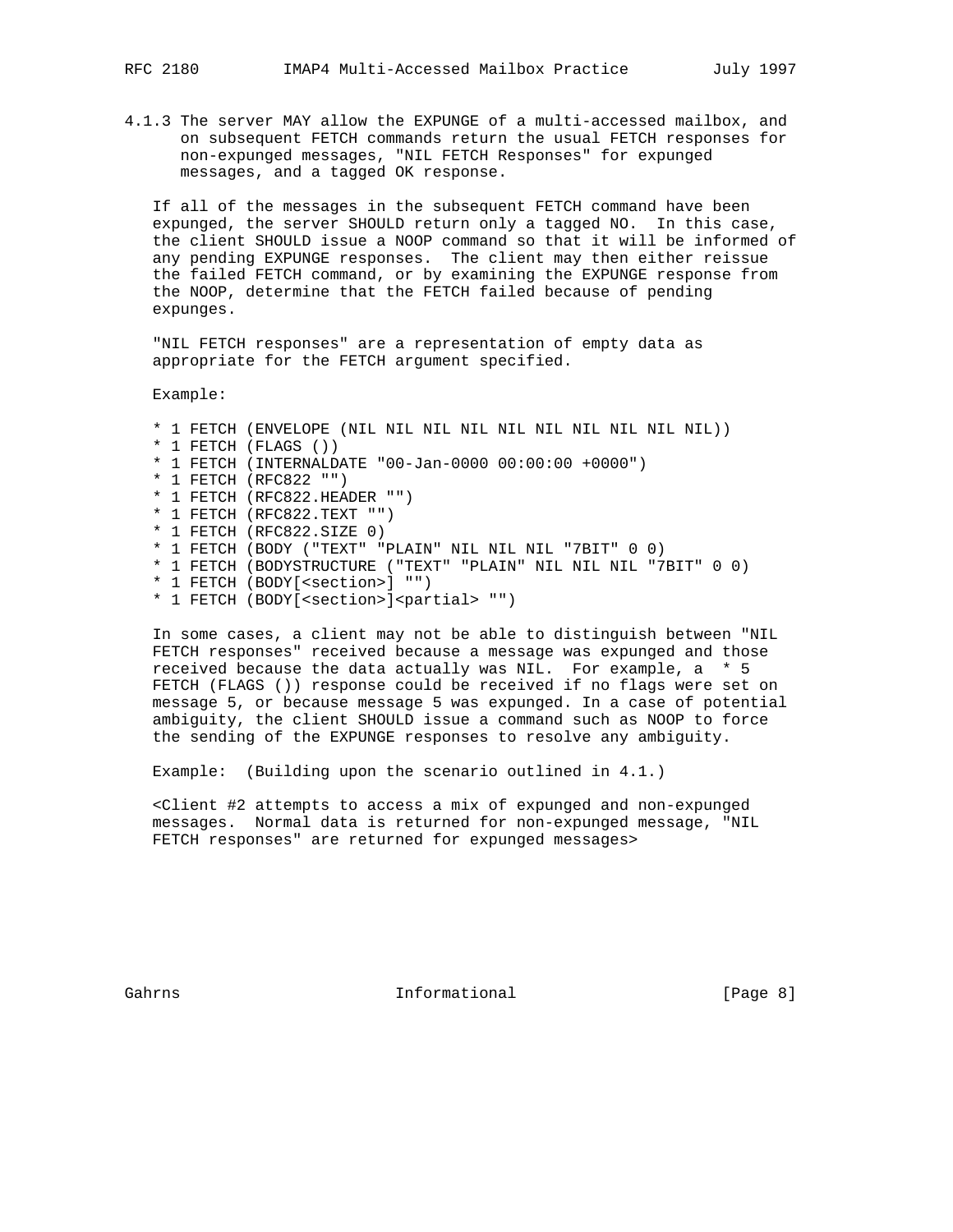- C2: B002 FETCH 3:5 ENVELOPE
- S2: \* 3 FETCH ENVELOPE . . . (ENVELOPE info returned)
- S2: \* 4 FETCH ENVELOPE (NIL NIL NIL NIL NIL NIL NIL NIL NIL NIL)
- S2: \* 5 FETCH ENVELOPE (NIL NIL NIL NIL NIL NIL NIL NIL NIL NIL)
- S2: B002 OK FETCH Completed

 <Client #2 attempts to FETCH only expunged messages and receives a tagged NO response>

> C2: B002 FETCH 4:7 ENVELOPE S2: B002 NO Messages 4:7 have been expunged.

4.1.4 To avoid the situation altogether, the server MAY fail the EXPUNGE of a multi-accessed mailbox

 In some cases, this behavior may not be practical. For example, if a large number of clients are accessing a shared mailbox, the window in which no clients have the mailbox accessed may be small or non existent, effectively rendering the message unexpungeable.

4.2. Storing of expunged messages

 Following are some strategies an IMAP server may choose to use when dealing with a STORE command on expunged messages.

4.2.1 If the ".SILENT" suffix is used, and the STORE completed successfully for all the non-expunged messages, the server SHOULD return a tagged OK.

Example: (Building upon the scenario outlined in 4.1.)

 <Client #2 tries to silently STORE flags on expunged and non expunged messages. The server sets the flags on the non-expunged messages and returns OK>

> C2: B001 STORE 1:7 +FLAGS.SILENT (\SEEN) S2: B001 OK

Gahrns **Informational Informational Informational [Page 9]**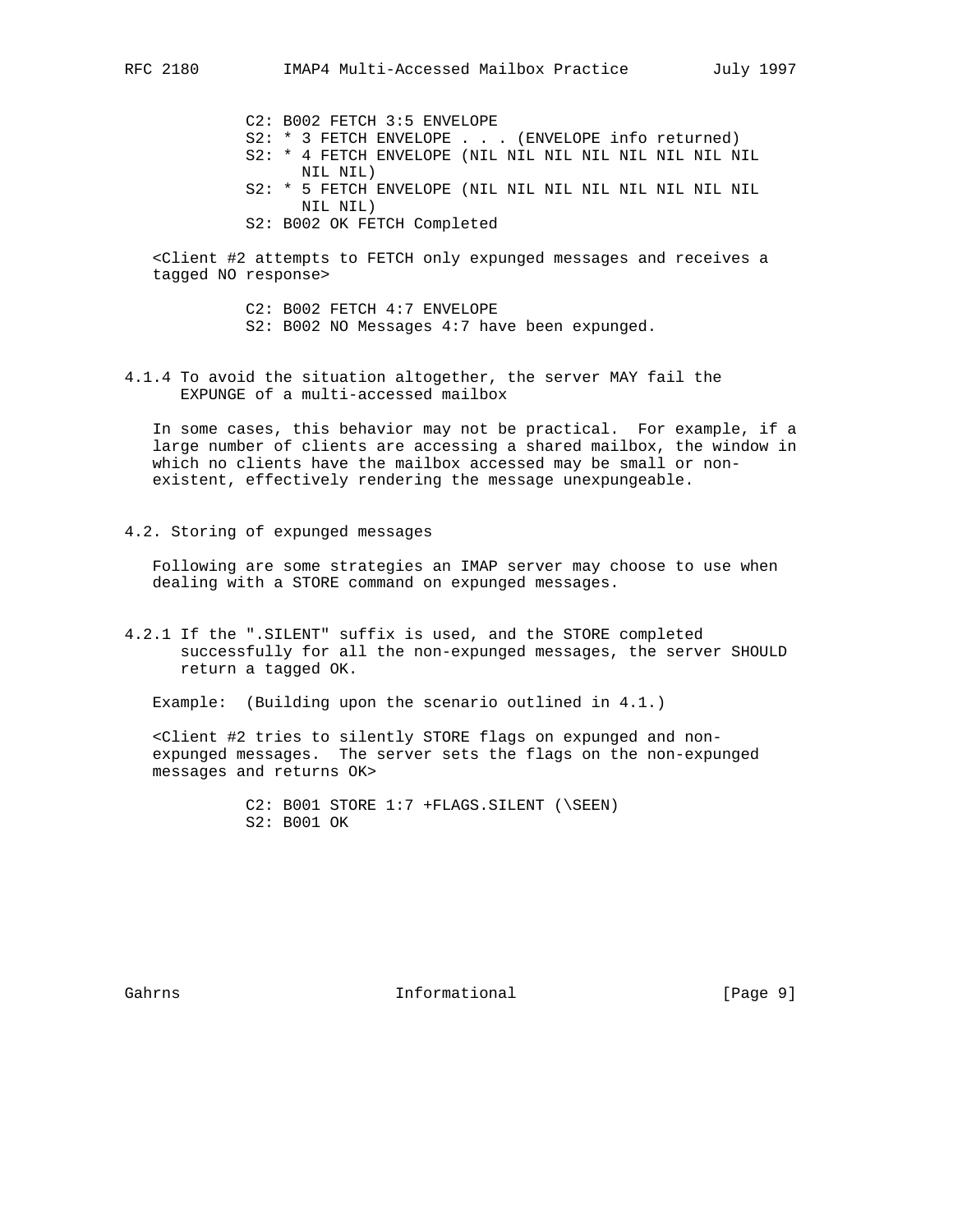4.2.2. If the ".SILENT" suffix is not used, and only expunged messages are referenced, the server SHOULD return only a tagged NO.

Example: (Building upon the scenario outlined in 4.1.)

<Client #2 tries to STORE flags only on expunged messages>

 C2: B001 STORE 5:7 +FLAGS (\SEEN) S2: B001 NO Messages have been expunged

4.2.3. If the ".SILENT" suffix is not used, and a mixture of expunged and non-expunged messages are referenced, the server MAY set the flags and return a FETCH response for the non-expunged messages along with a tagged NO.

 After receiving a tagged NO STORE response, the client SHOULD issue a NOOP command so that it will be informed of any pending EXPUNGE responses. The client may then either reissue the failed STORE command, or by examining the EXPUNGE responses from the NOOP and FETCH responses from the STORE, determine that the STORE failed because of pending expunges.

Example: (Building upon the scenario outlined in 4.1.)

 <Client #2 tries to STORE flags on a mixture of expunged and non expunged messages>

> C2: B001 STORE 1:7 +FLAGS (\SEEN) S2: \* FETCH 1 FLAGS (\SEEN) S2: \* FETCH 2 FLAGS (\SEEN) S2: \* FETCH 3 FLAGS (\SEEN) S2: B001 NO Some of the messages no longer exist. C2: B002 NOOP S2: \* 4 EXPUNGE S2: \* 4 EXPUNGE S2: \* 4 EXPUNGE S2: \* 4 EXPUNGE S2: \* 3 EXISTS S2: B002 OK NOOP Completed.

 <By receiving FETCH responses for messages 1:3, and an EXPUNGE response that indicates messages 4:7 have been expunged, the client does not need to re-issue the STORE>

Gahrns **Informational Informational** [Page 10]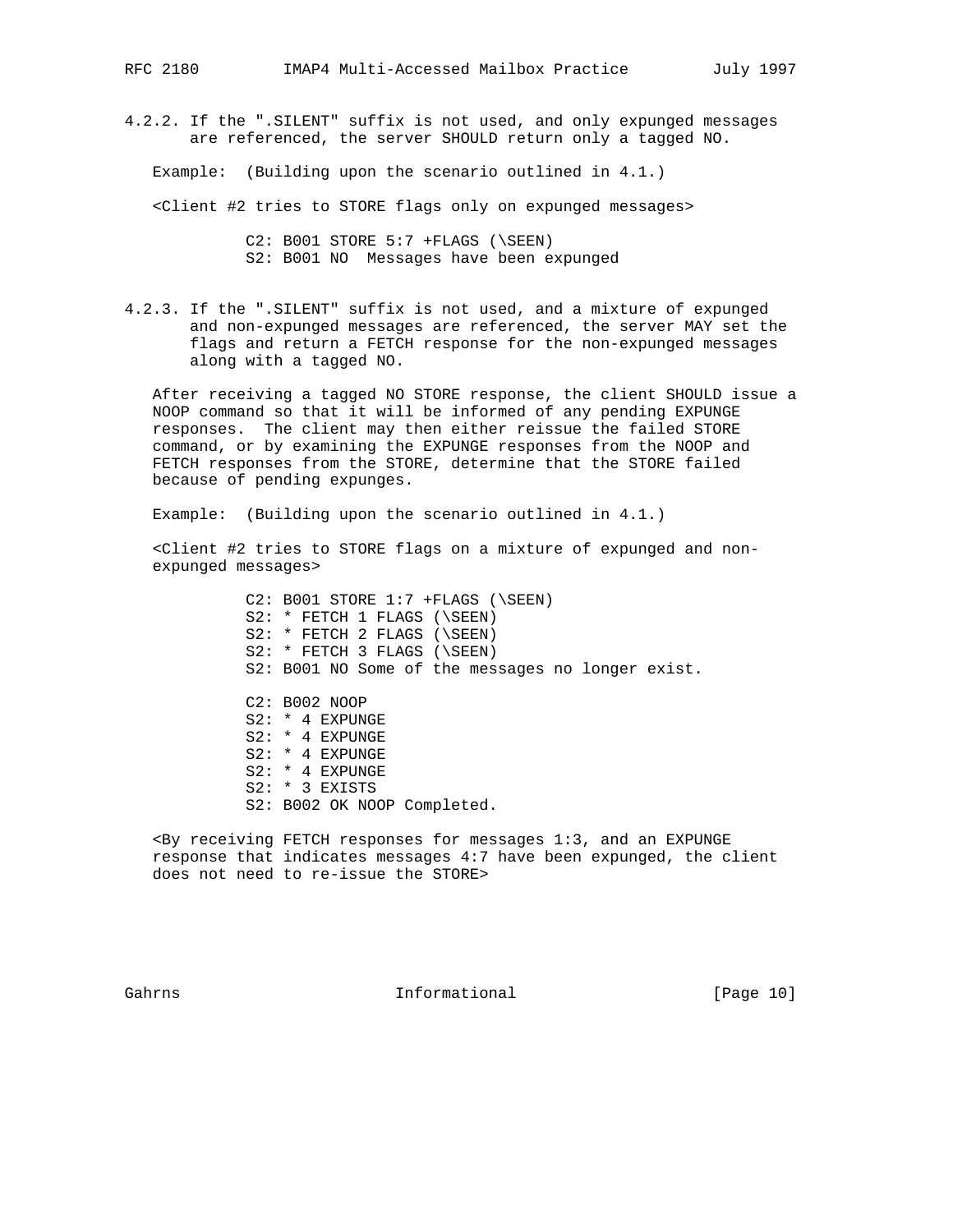4.2.4. If the ".SILENT" suffix is not used, and a mixture of expunged and non-expunged messages are referenced, the server MAY return an untagged NO and not set any flags.

 After receiving a tagged NO STORE response, the client SHOULD issue a NOOP command so that it will be informed of any pending EXPUNGE responses. The client would then re-issue the STORE command after updating its message list per any EXPUNGE response.

 If a large number of clients are accessing a shared mailbox, the window in which there are no pending expunges may be small or non existent, effectively disallowing a client from setting the flags on all messages at once.

Example: (Building upon the scenario outlined in 4.1.)

 <Client #2 tries to STORE flags on a mixture of expunged and non expunged messages>

> C2: B001 STORE 1:7 +FLAGS (\SEEN) S2: B001 NO Some of the messages no longer exist.

<Client #2 issues a NOOP to be informed of the EXPUNGED messages>

 C2: B002 NOOP S2: \* 4 EXPUNGE S2: \* 4 EXPUNGE S2: \* 4 EXPUNGE S2: \* 4 EXPUNGE S2: \* 3 EXISTS S2: B002 OK NOOP Completed.

 <Client #2 updates its message list and re-issues the STORE on only those messages that have not been expunged>

> C2: B003 STORE 1:3 +FLAGS (\SEEN) S2: \* FETCH 1 FLAGS (\SEEN) S2: \* FETCH 2 FLAGS (\SEEN) S2: \* FETCH 3 FLAGS (\SEEN) S2: B003 OK STORE Completed

## 4.3. Searching of expunged messages

 A server MAY simply not return a search response for messages that have been expunged and it has not been able to inform the client about. If a client was expecting a particular message to be returned in a search result, and it was not, the client SHOULD issue a NOOP command to see if the message was expunged by another client.

Gahrns **Informational Informational** [Page 11]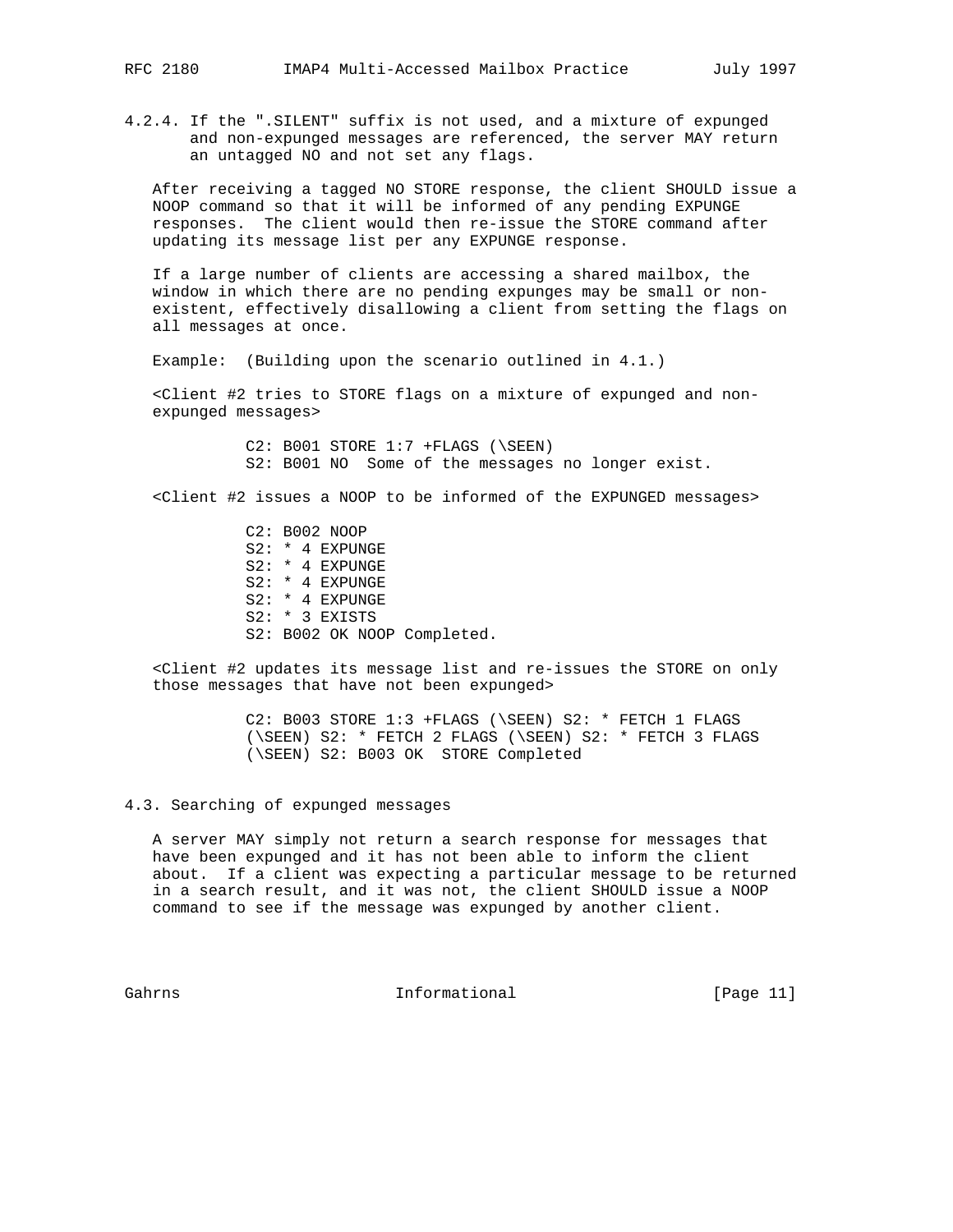4.4 Copying of expunged messages

 COPY is the only IMAP4 sequence number command that is safe to allow an EXPUNGE response on. This is because a client is not permitted to cascade several COPY commands together. A client is required to wait and confirm that the copy worked before issuing another one.

4.4.1 The server MAY disallow the COPY of messages in a multi-access mailbox that contains expunged messages.

Pending EXPUNGE response(s) MUST be returned to the COPY command.

Example:

- C: A001 COPY 2,4,6,8 FRED
- S: \* 4 EXPUNGE
- S: A001 NO COPY rejected, because some of the requested messages were expunged

 Note: Non of the above messages are copied because if a COPY command is unsuccessful, the server MUST restore the destination mailbox to its state before the COPY attempt.

4.4.2 The server MAY allow the COPY of messages in a multi-access mailbox that contains expunged messages.

 Pending EXPUNGE response(s) MUST be returned to the COPY command. Messages that are copied are messages corresponding to sequence numbers before any EXPUNGE response.

Example:

 C: A001 COPY 2,4,6,8 FRED S: \* 3 EXPUNGE S: A001 OK COPY completed

 In the above example, the messages that are copied to FRED are messages 2,4,6,8 at the start of the COPY command. These are equivalent to messages 2,3,5,7 at the end of the COPY command. The EXPUNGE response can't take place until after the messages from the COPY command are identified (because of the "no expunge while no commands in progress" rule).

Gahrns **Informational Informational** [Page 12]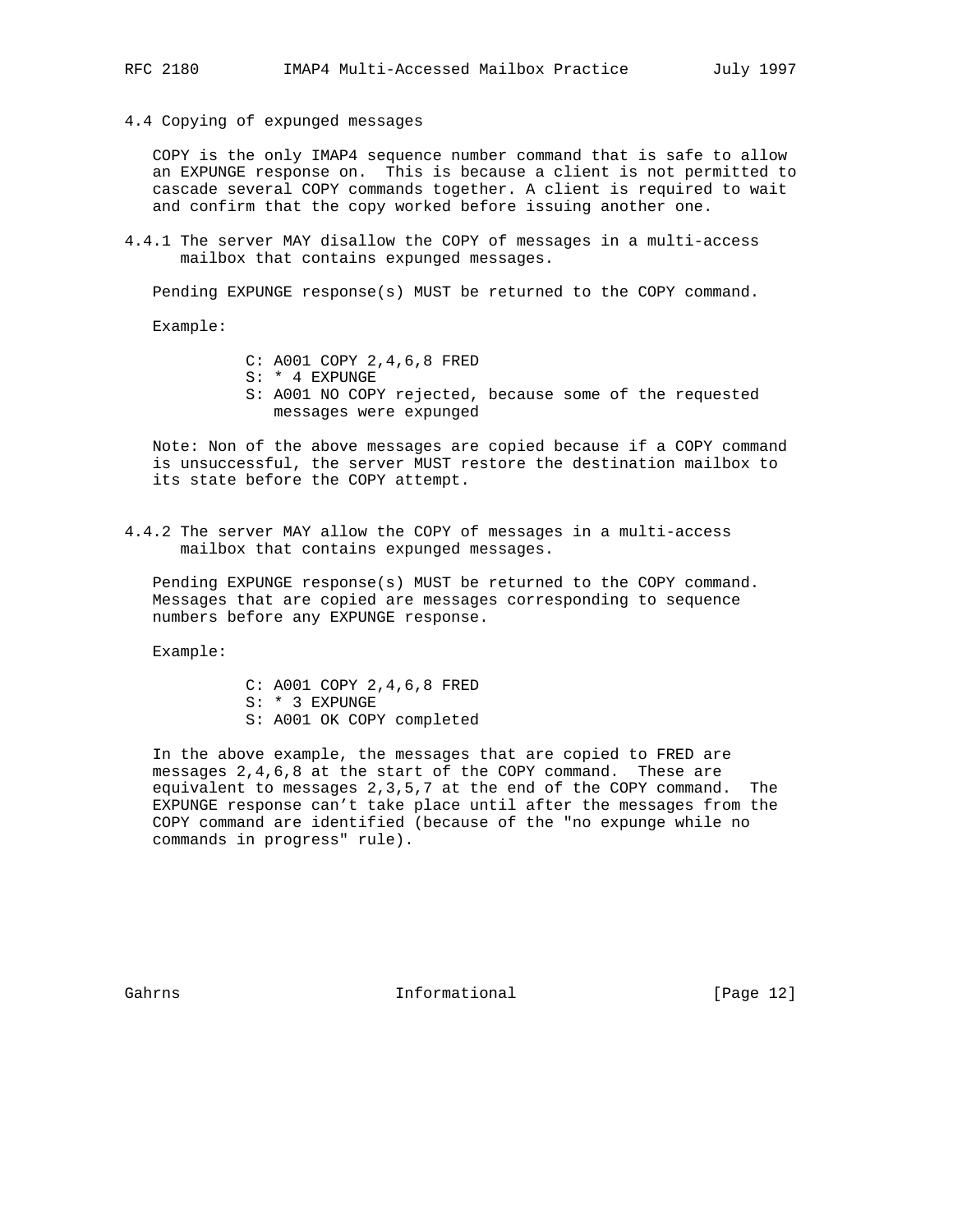Example:

 C: A001 COPY 2,4,6,8 FRED S: \* 4 EXPUNGE S: A001 OK COPY completed

 In the above example, message 4 was copied before it was expunged, and MUST appear in the destination mailbox FRED.

5. Security Considerations

 This document describes behavior of servers that use the IMAP4 protocol, and as such, has the same security considerations as described in [RFC-2060].

 In particular, some described server behavior does not allow for the immediate deletion of information when a mailbox is accessed by multiple clients. This may be a consideration when dealing with sensitive information where immediate deletion would be preferred.

6. References

 [RFC-2060], Crispin, M., "Internet Message Access Protocol - Version 4rev1", RFC 2060, University of Washington, December 1996.

 [RFC-2119], Bradner, S., "Key words for use in RFCs to Indicate Requirement Levels", RFC 2119, Harvard University, March 1997.

#### 7. Acknowledgments

 This document is the result of discussions on the IMAP4 mailing list and is meant to reflect consensus of this group. In particular, Raymond Cheng, Mark Crispin, Jim Evans, Erik Forsberg, Steve Hole, Mark Keasling, Barry Leiba, Syd Logan, John Mani, Pat Moran, Larry Osterman, Chris Newman, Bart Schaefer, Vladimir Vulovic, and Jack De Winter were active participants in this discussion or made suggestions to this document.

Gahrns **Informational Informational** [Page 13]